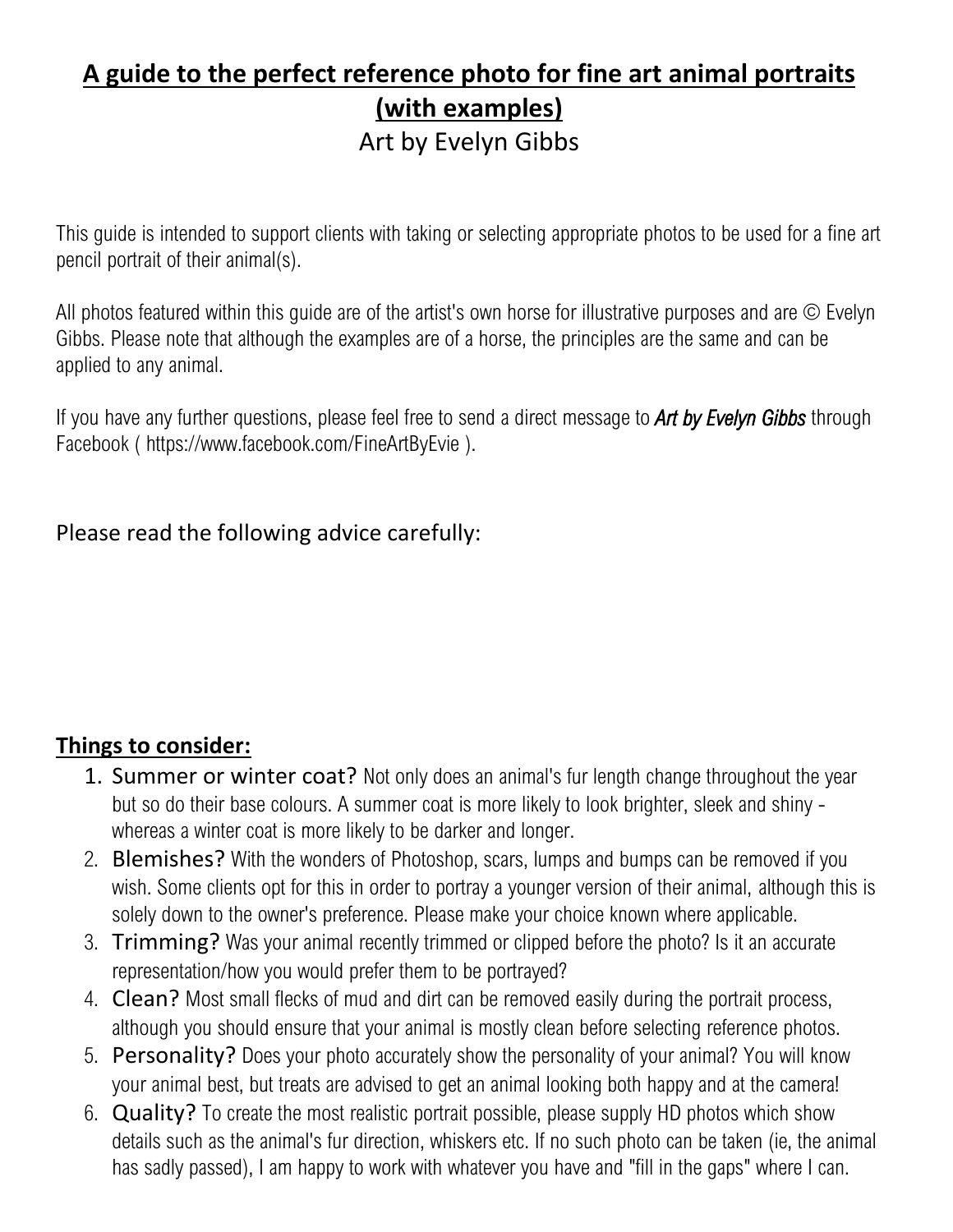Camera distortion: Although they often make for "cute" pictures, angles such as within the following examples do not translate well to pencil portraits and should be avoided. Try to show your animal as they would look "in real life", without being influenced by camera angle, background or their surroundings which will not be included within the portrait.



Lighting and contrast: Natural daylight is always best, although please be aware of over exposure on sunny days which can make your animal's colours appear bleached or otherwise distorted as within the following example. This can cause a photo to lose detail due to excessive shadows in contrast to the bright areas.



## Top tip:

Try to avoid photo filters as these distort the true colours of your animal.

This includes any "portrait" effects which blur backgrounds. This often removes fine details such as fly-away hairs and whiskers and can blur parts of your animal accidentally.